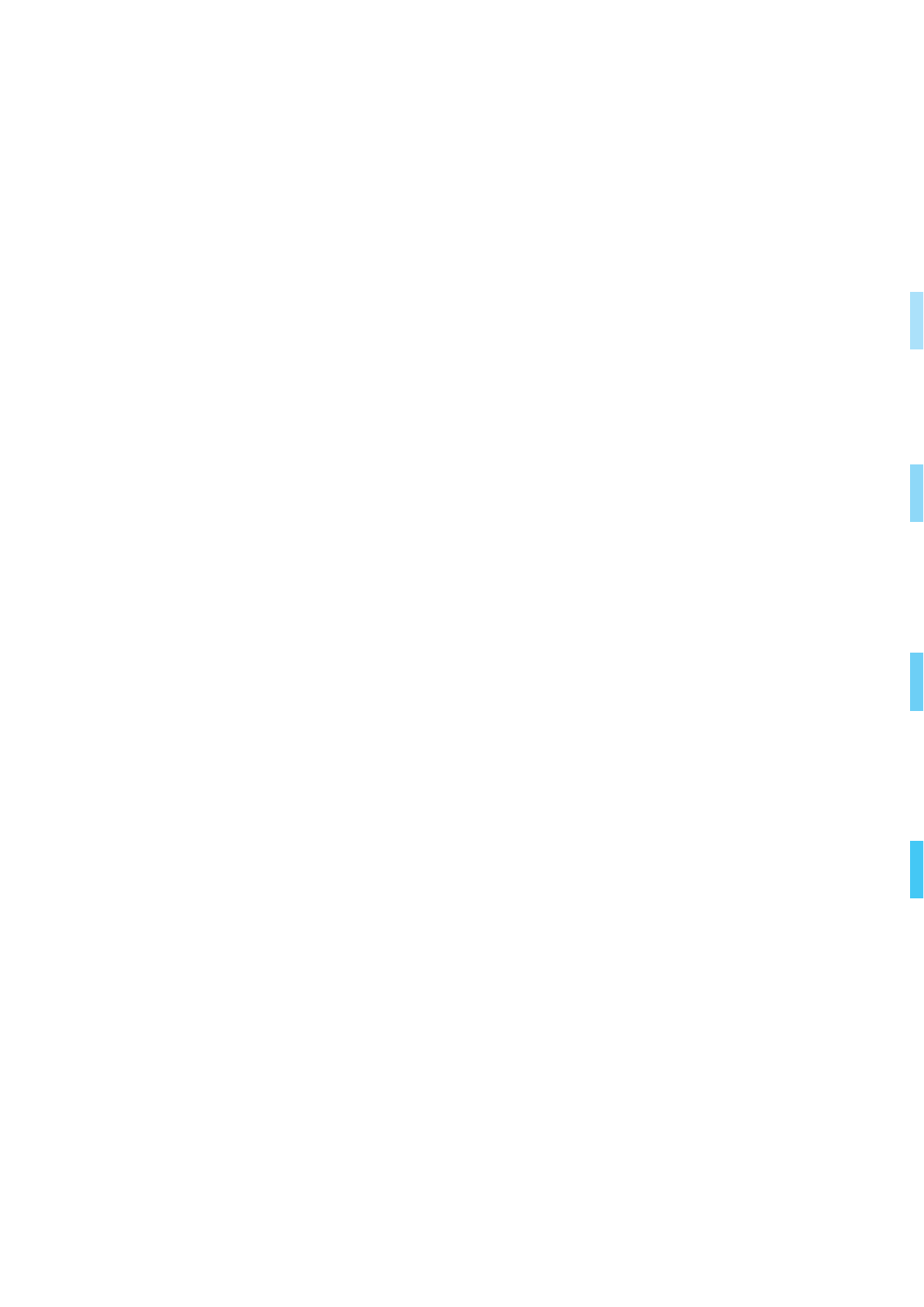Introducing Magellan Energy Storage Range 3

Residential Scale Energy Storage Solutions 4 - 10

Commercial Scale Energy Storage Solutions 11 - 15

Utility Scale Energy Storage Solutions 16 - 21

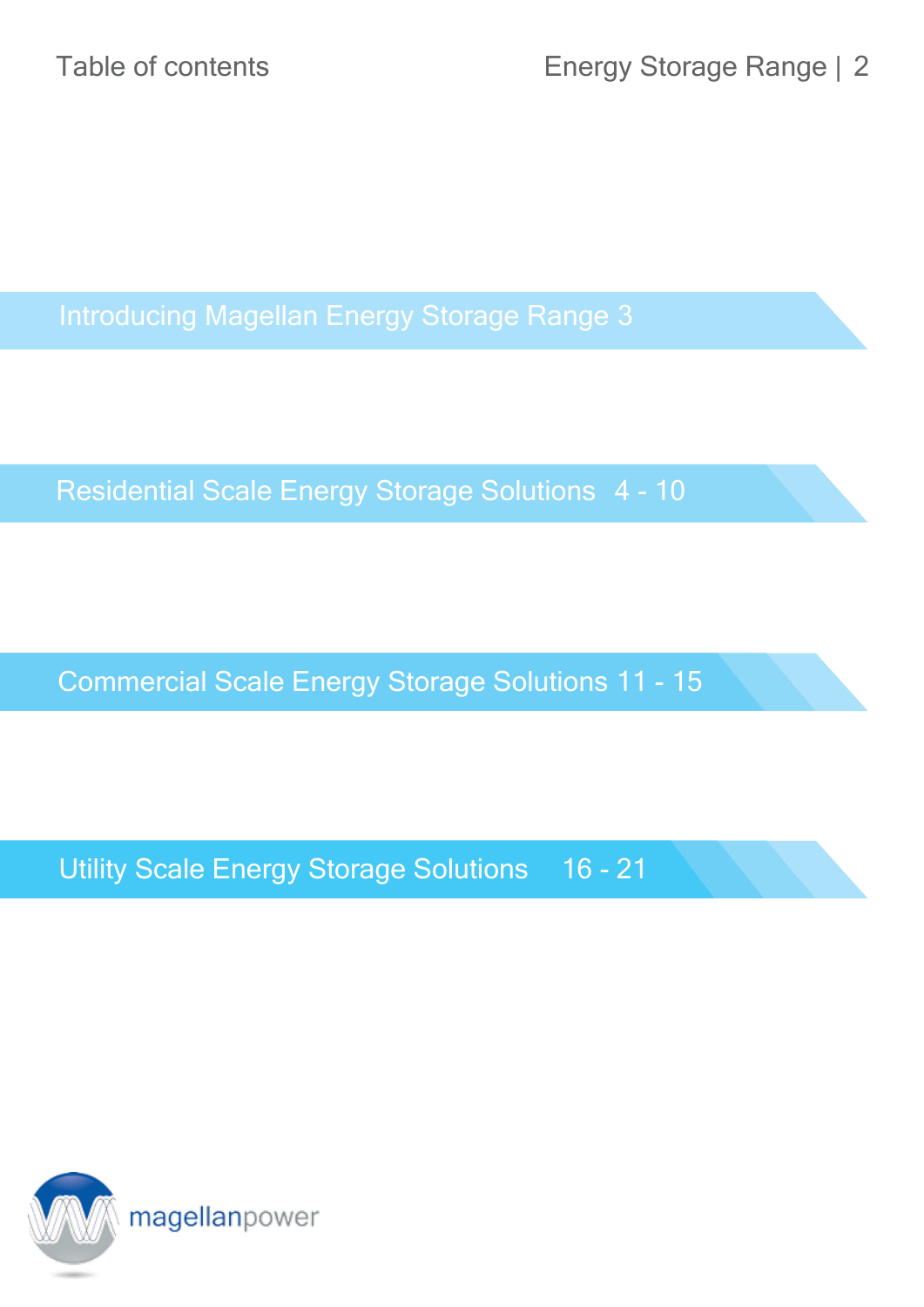We are living in a time when the rising costs of energy for home and business are an almost daily occurrence. A quick glance at your latest electricity bill will show you the price for using power is higher than ever before – with no signs of slowing. Wouldn't it be ideal then to be able to harness the free energy created by the sun and wind and use it when it is most needed?

### **Introducing the Magellan Energy Storage Range.**

Energy Storage is the solution for cutting bills and carbon emissions. Whether you are looking for a solution at home, business or industrial project – Magellan Energy Storage offers outstanding value.

### **Why do we need it?**

There is an inherent inefficiency in the generation and consumption of electric power. Be it from conventional fossil fuel or renewable energy sources, without storage, electricity has to be consumed at the time of production. Any discrepancy in the generation/consumption equation will lead to waste and quality problems. Furthermore inconsistency in the rate of consumption also obligates the generation and distribution providers to provide excess capabilities to cope with the variation when it is needed.

### **Now things have changed...**

The rapid decline of cost of PV power and high penetration of PV power into the grid should have solved a lot of the above problems but generation is only part of the solution. In many cases renewable energy is produced at the time that is it not needed the most. Energy needs to be stored and used when needed.

Advancement in the field of power electronics. digital controls and battery technology has enabled electrical energy to be generated by PV and wind generators and safely stored to be used at the time of need; thereby drastically reducing the cost of energy whilst improving the quality of available power.

After years of research into battery technology, and continual innovations in the feld of power electronics, Magellan is at the forefront of the Energy Storage and Renewable Energy wave.

The Energy Storage solutions designed and manufactured by Magellan Powertronics include the Residential Energy Storage System for use in the home, the Commercial scale Energy Storage System for business use, and the Utility Scale Energy scale Storage System for use by utilities and industry.





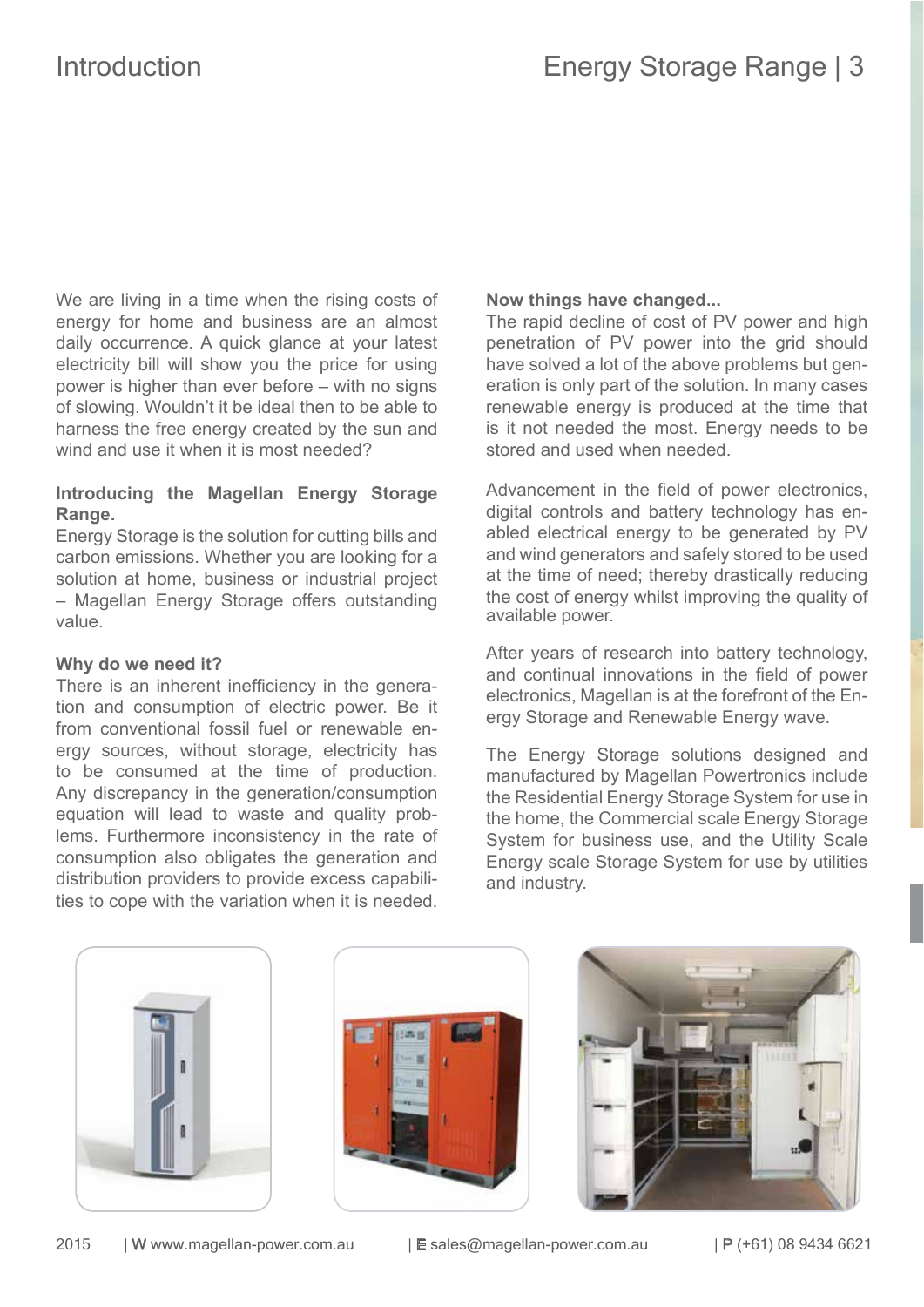

## magellan energy storage

Australian Made Residential Energy Storage Solutions

10kVA - 30kVA and 9.2 kWh - 13.8kWh

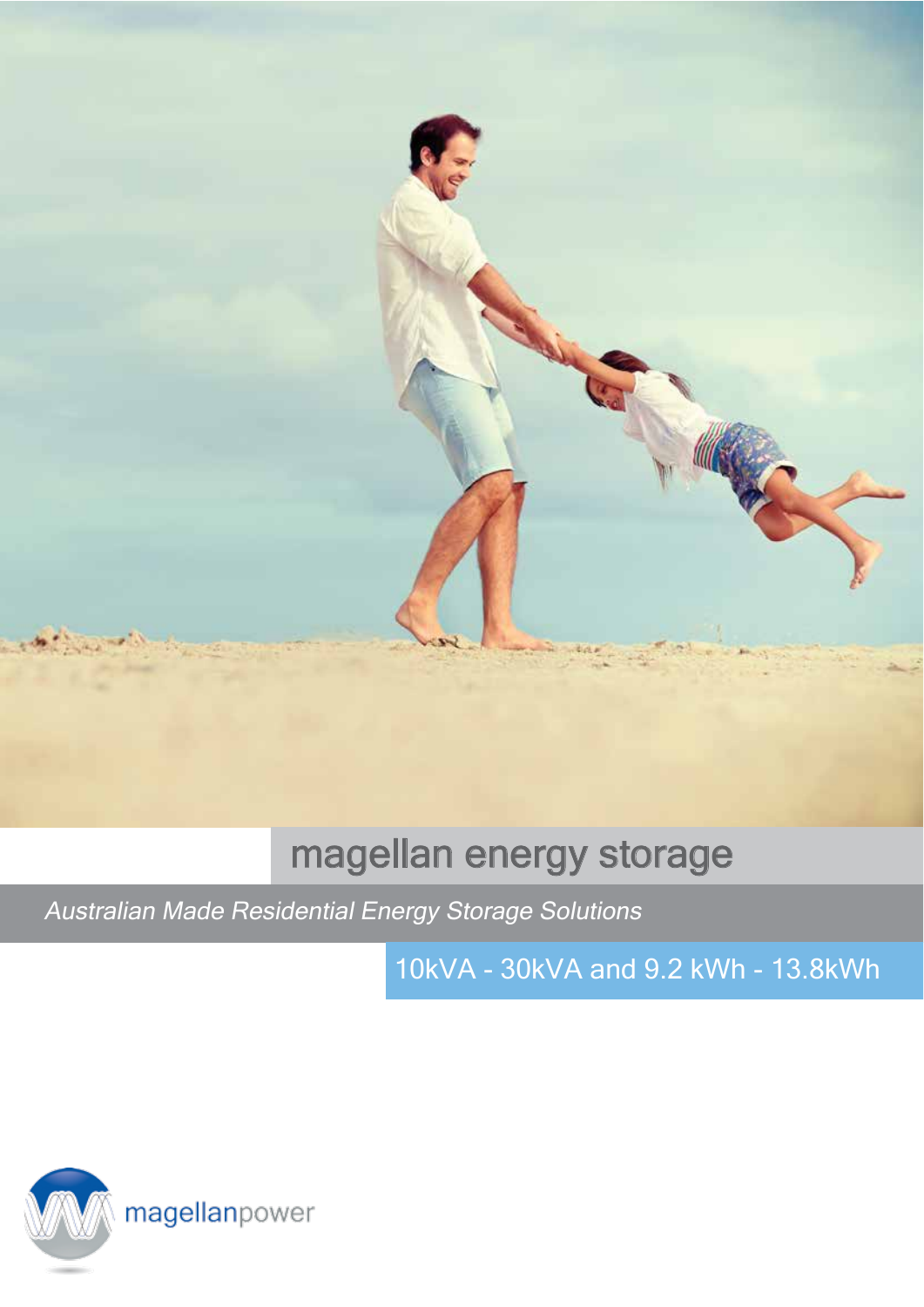

# Take control of your own power

*Introducing the Magellan Residential Energy Storage System RES1 and RES3.*

Installed in your garage, or under the eaves by the side of your house, the system stores solar generated electricity within its lithium batteries to use when you need it. The lithium batteries are similar to those used in electric vehicles, and give excellent cycle life and lifetime. The system helps you save on your electricity bill, and puts the control of energy costs frmly back into your hands. No more shocks at bill time – the Magellan Residential Energy Storage will significantly cut your electricity bills, and reduce carbon emissions.

The Magellan Residential Energy Storage utilises ruggedized Australian-Made Bidirectional inverters combined with Lithium Iron Phosphate batteries to provide a state-of-the-art Energy Storage Solution for residential applications.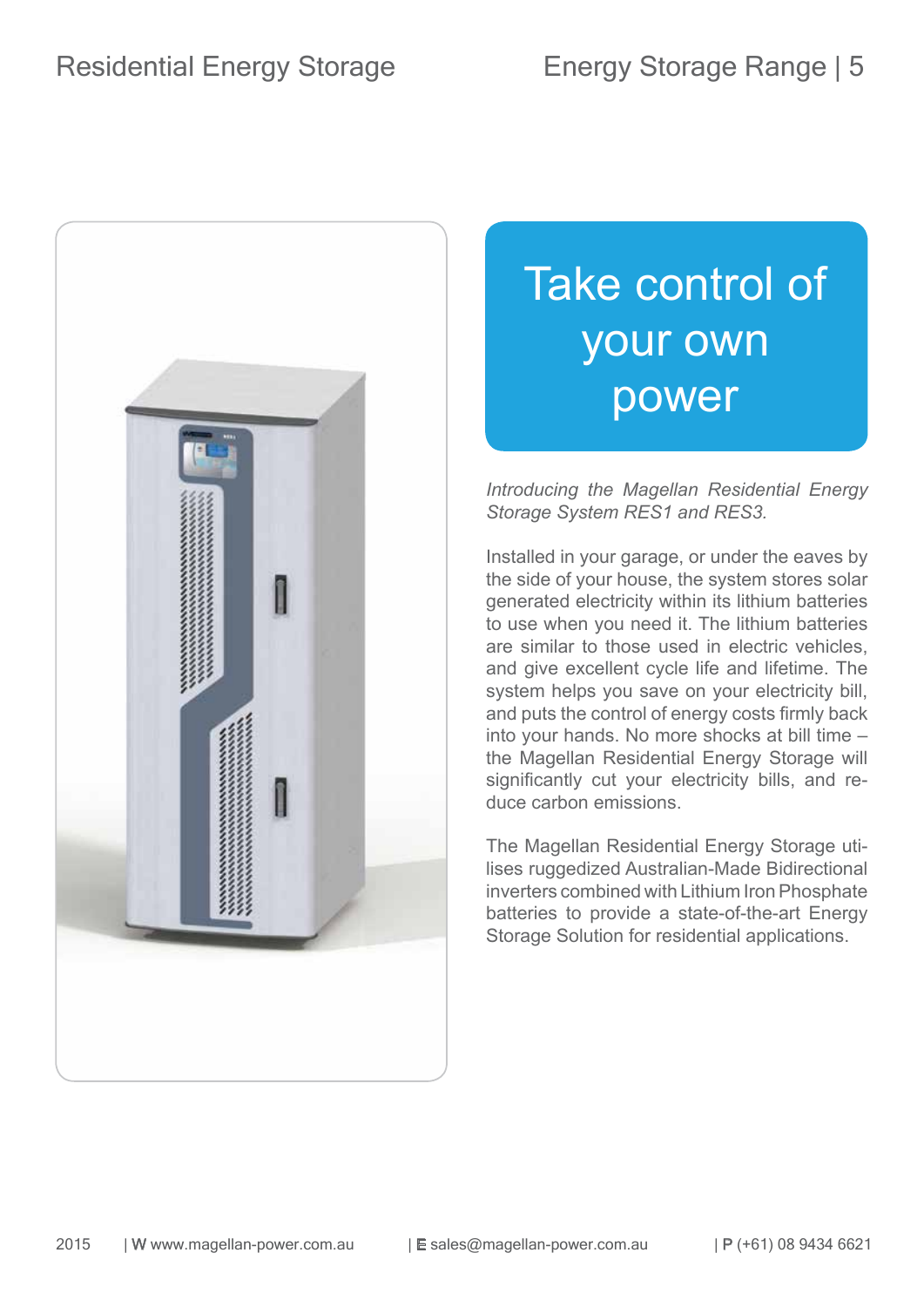True Four-Quadrant ruggedized IGBTbased Bidirectional Inverter design.

Can be used with existing solar infrastructure.

Time-of-day programmable including night tariff charging.

Rugged design for the Australian environment.

Fully automatic functionality.

Integrated data logging.

Outdoor enclosure.

Emergency power mode.

Optional Features

Solar Input.



Figure 1 Energy Storage with existing solar installation



Figure 2 Energy Storage with solar input (optional)

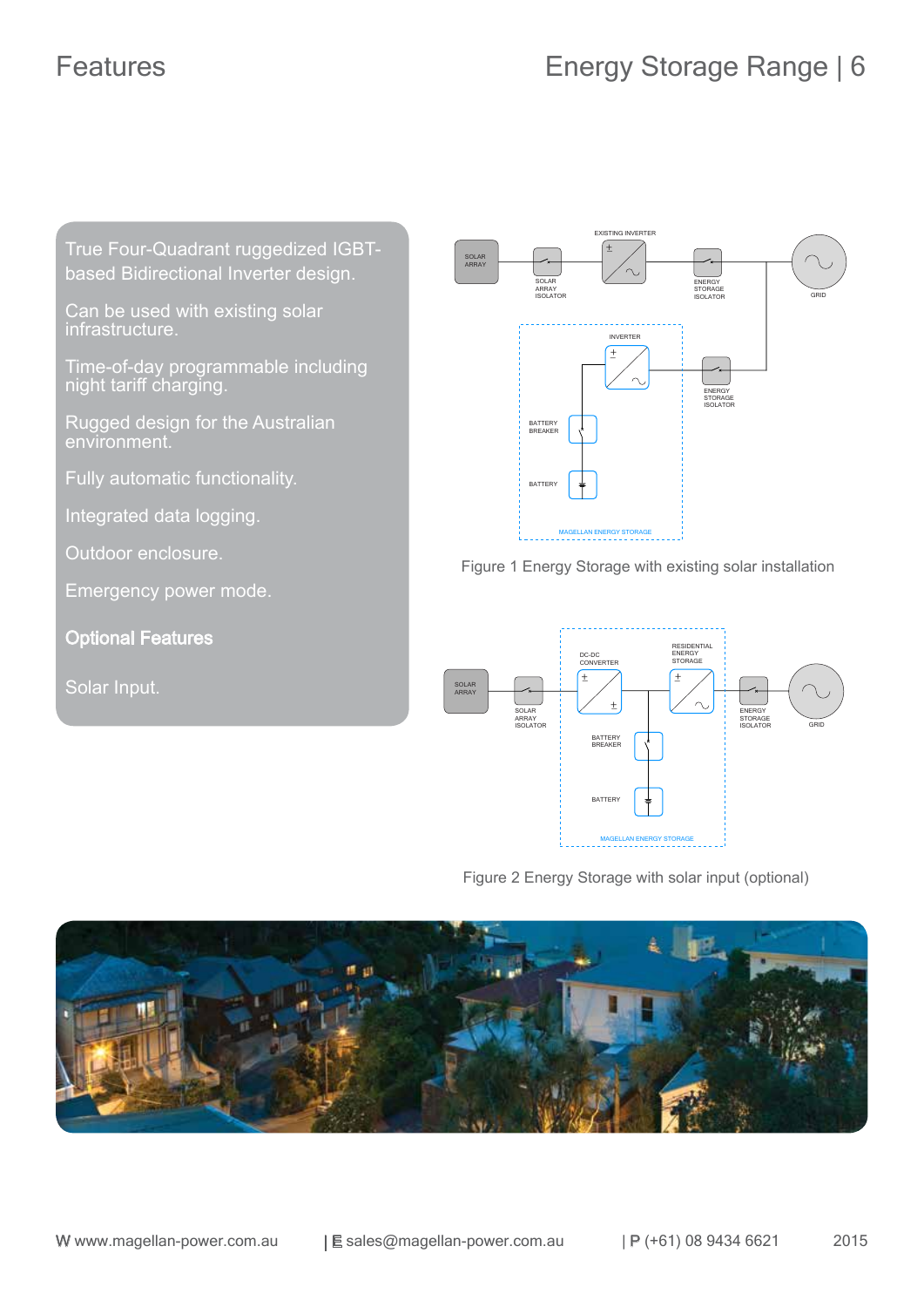

Household Power Consumption with Solar Power, without Energy Storage.

Household Power Consumption with Solar Power with Energy Storage.



![](_page_7_Picture_6.jpeg)

![](_page_7_Picture_7.jpeg)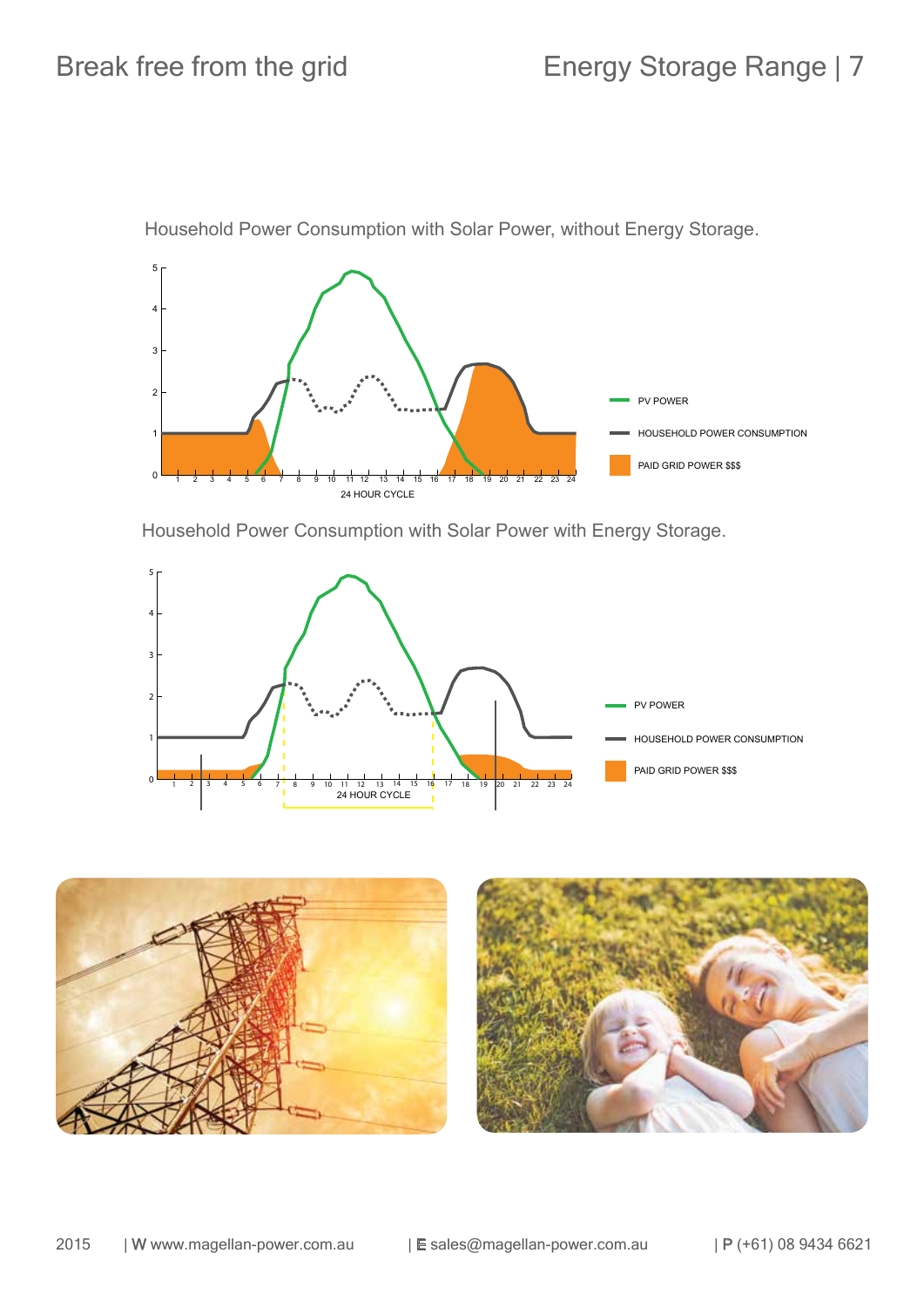![](_page_8_Picture_2.jpeg)

![](_page_8_Picture_3.jpeg)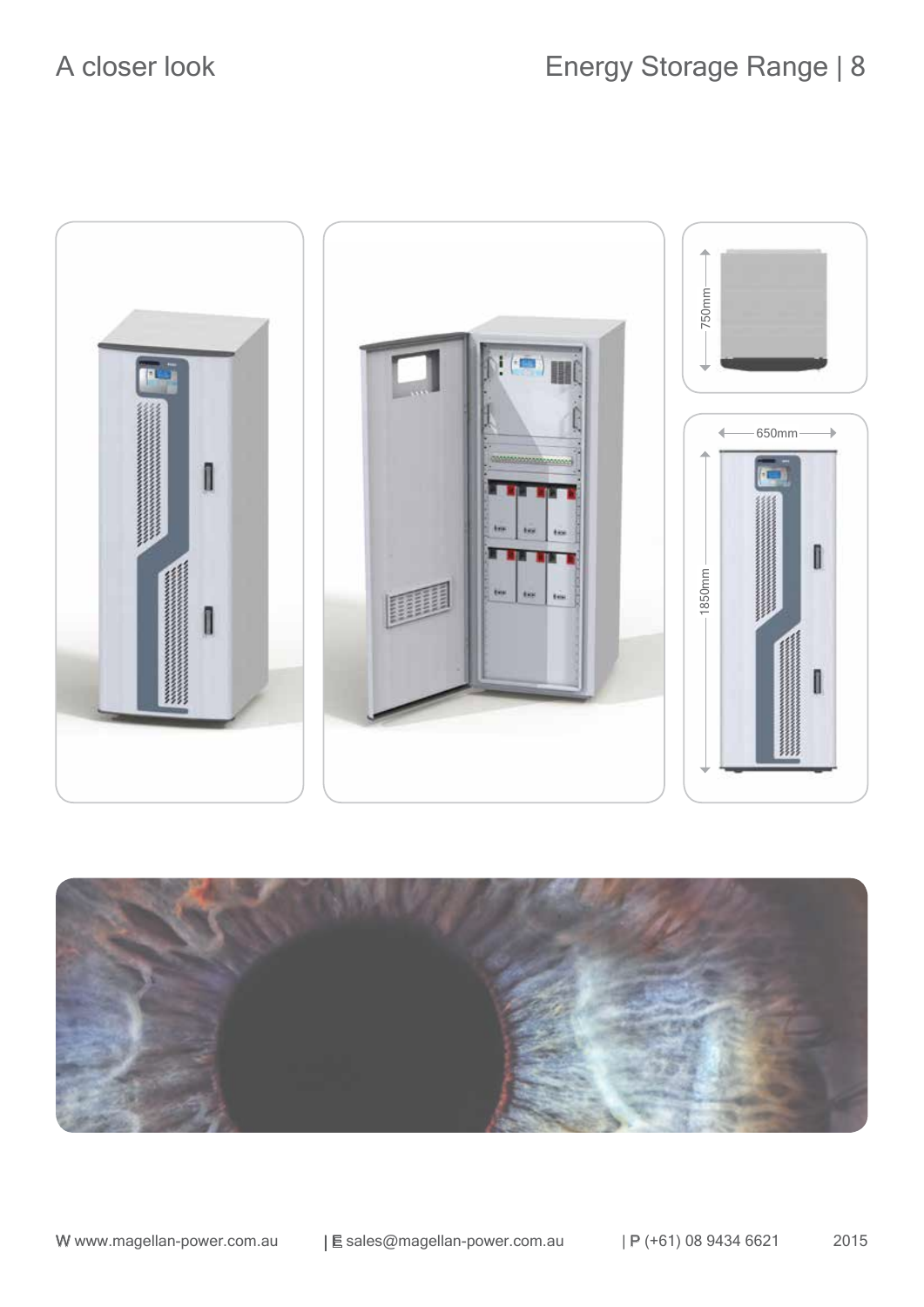| RESIDENTIAL SCALE ENERGY STORAGE SPECIFICATION                                                                             |                                                                                                                                                                                       |                                                                                                                                                                                                                                                                                                            |                          |
|----------------------------------------------------------------------------------------------------------------------------|---------------------------------------------------------------------------------------------------------------------------------------------------------------------------------------|------------------------------------------------------------------------------------------------------------------------------------------------------------------------------------------------------------------------------------------------------------------------------------------------------------|--------------------------|
| <b>MODEL</b>                                                                                                               | RES1                                                                                                                                                                                  | RES <sub>3</sub>                                                                                                                                                                                                                                                                                           | <b>NOTES</b>             |
| Nominal Inverter Capacity                                                                                                  | 5-10kVA                                                                                                                                                                               | 30kVA                                                                                                                                                                                                                                                                                                      | Continuous rating @ 50°C |
| Input / Output Phases                                                                                                      | Single Phase                                                                                                                                                                          | <b>Three Phase</b>                                                                                                                                                                                                                                                                                         |                          |
| <b>Inverter Efficiency</b>                                                                                                 |                                                                                                                                                                                       | >93% At rated load, nominal input voltage                                                                                                                                                                                                                                                                  |                          |
| <b>Switching Devices</b>                                                                                                   |                                                                                                                                                                                       | <b>Industrial Trench IGBT</b>                                                                                                                                                                                                                                                                              |                          |
| Nominal DC Voltage                                                                                                         |                                                                                                                                                                                       | <b>230VDC</b>                                                                                                                                                                                                                                                                                              |                          |
| Nominal AC Grid<br>Voltage                                                                                                 | 240V                                                                                                                                                                                  | 415V                                                                                                                                                                                                                                                                                                       | NSW is 230V              |
| AC Grid Voltage Range                                                                                                      | $205V - 265V$                                                                                                                                                                         | 380V - 456V                                                                                                                                                                                                                                                                                                |                          |
| AC Grid Frequency Range                                                                                                    | $47$ Hz $-52$ Hz                                                                                                                                                                      |                                                                                                                                                                                                                                                                                                            | As per AS4777            |
| Standards                                                                                                                  | As per AS4777, AS3100, AS62040                                                                                                                                                        |                                                                                                                                                                                                                                                                                                            |                          |
| <b>AC Current THD</b>                                                                                                      | $< 5\%$                                                                                                                                                                               |                                                                                                                                                                                                                                                                                                            | As per AS4777            |
| Operating temperature                                                                                                      | 0 to 50 Deg C                                                                                                                                                                         |                                                                                                                                                                                                                                                                                                            |                          |
| <b>Maximum Humidity</b>                                                                                                    | 95% R.H.                                                                                                                                                                              |                                                                                                                                                                                                                                                                                                            | Non Condensing           |
| Cooling                                                                                                                    |                                                                                                                                                                                       | Forced air with Temperature Controlled Cooling Fans                                                                                                                                                                                                                                                        |                          |
| Enclosures                                                                                                                 |                                                                                                                                                                                       | IP20 or IP55 (Optional)                                                                                                                                                                                                                                                                                    |                          |
| Finish                                                                                                                     |                                                                                                                                                                                       | Epoxy powder coated                                                                                                                                                                                                                                                                                        |                          |
| <b>INDICATIONS</b>                                                                                                         |                                                                                                                                                                                       |                                                                                                                                                                                                                                                                                                            |                          |
| <b>Monitored System Parameters</b>                                                                                         | Battery State-of-Charge, Current, Cell Voltage & Temperature<br>Inverter Voltage, Current, Watts, VARs & Temperatures<br>Mains Voltage, Current, Watts, VAR, Power Factor & Frequency |                                                                                                                                                                                                                                                                                                            |                          |
| <b>System Indications</b>                                                                                                  | Off / Bulk Charge / Absorb Charge / Float Charge / Standby / Grid Export/ Load Following Profile                                                                                      |                                                                                                                                                                                                                                                                                                            |                          |
| Inverter Indications                                                                                                       |                                                                                                                                                                                       | Off/ Inverting / Synchronising / AC Interactive                                                                                                                                                                                                                                                            |                          |
| <b>Mimic Indications</b><br>Graphical overview of system and status, showing power flow directions and contactor positions |                                                                                                                                                                                       |                                                                                                                                                                                                                                                                                                            |                          |
| Inbuilt Diagnostic System                                                                                                  |                                                                                                                                                                                       | Periodic Data Logging into Non-Volatile Memory<br>Battery SOC, Cell Voltage, Current, Power & Temperature<br>Mains Voltage, Power & VARs, Power Factor<br>Inverter Voltage, Temperature, Power & VARs<br>Min & Max Cell Voltage<br><b>Fault Event Recorder</b><br>Data accessible via Communications Ports |                          |
| Monitoring & Diagnostic Download<br>Software                                                                               |                                                                                                                                                                                       | "Access Facility"<br>PC Software OPTION                                                                                                                                                                                                                                                                    |                          |
| <b>COMMUNICATIONS</b>                                                                                                      |                                                                                                                                                                                       |                                                                                                                                                                                                                                                                                                            |                          |
| <b>Communication Ports</b>                                                                                                 |                                                                                                                                                                                       | <b>Isolated USB-B Connector</b><br>Isolated RS485 Screw Terminal Connector<br>Ethernet RJ45 Connector                                                                                                                                                                                                      |                          |
| Communication<br>Protocols                                                                                                 |                                                                                                                                                                                       | Modbus RTU (USB or RS485)<br>Modbus TCP (Ethernet)<br>DNP3 (Ethernet)<br>Inbuilt Website (Ethernet)<br>PVOUT & Logging (Ethernet) Portal                                                                                                                                                                   |                          |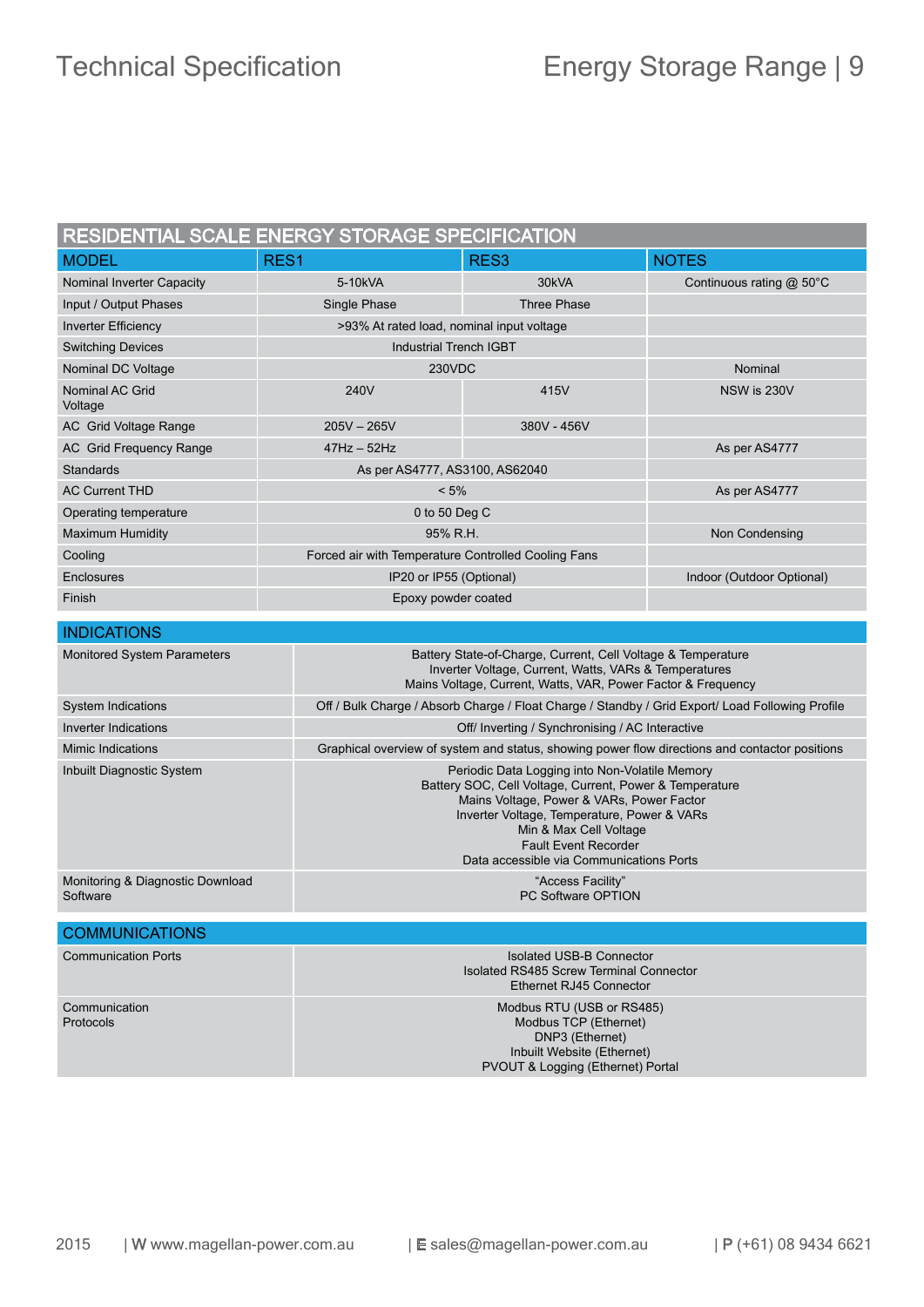| SUPERVISORY CONTROL SCHEDULING |                                                                                                                                                                                                                                        |  |
|--------------------------------|----------------------------------------------------------------------------------------------------------------------------------------------------------------------------------------------------------------------------------------|--|
| <b>Scheduling Algorithm</b>    | Triggered from Inbuilt Time-of-Day Clock and pre-programmed times or<br>via Communications Interfaces.<br>Load profile following with optional triggered charging/discharging at pre-programmed times via<br>communication interfaces. |  |
| AC Charge Control              | Conventional three-stage charger with programmable parameters<br>Programmed at two possible Charging Current Levels<br>Automatically started or paused via Scheduled Events<br>Terminated by battery full condition.                   |  |
| <b>AC Export Control</b>       | Automatically started via Scheduled Event<br>Programmed at one possible Export Power Levels<br>Terminated by low battery state of charge                                                                                               |  |

| <b>BATTERY SPECIFICATION</b>       |                                                                                                     |                                |  |
|------------------------------------|-----------------------------------------------------------------------------------------------------|--------------------------------|--|
| Model                              | 7 x 12 x 40Ah or 60Ah battery modules with integrated<br><b>BMS</b>                                 |                                |  |
| Chemistry                          | LiFePO4                                                                                             |                                |  |
| <b>Nominal Battery</b><br>Capacity | 9.2kWh or 13.8kWh                                                                                   |                                |  |
| <b>Battery Cycle Life</b>          | >2000 - 5000 cycles                                                                                 | 2000 at 80% Depth-of-Discharge |  |
| Discharging Temperature Range      | $-10$ to 55 Deg C                                                                                   | Cell Temperature               |  |
| Enclosure                          | module: 145W x 270H x 550D for 40Ah<br>Each<br>Each module: $145W \times 330H \times 550D$ for 60Ah | Outdoor                        |  |
| Approx. Weight                     | 19kg for 40Ah module<br>27kg for 60Ah module                                                        |                                |  |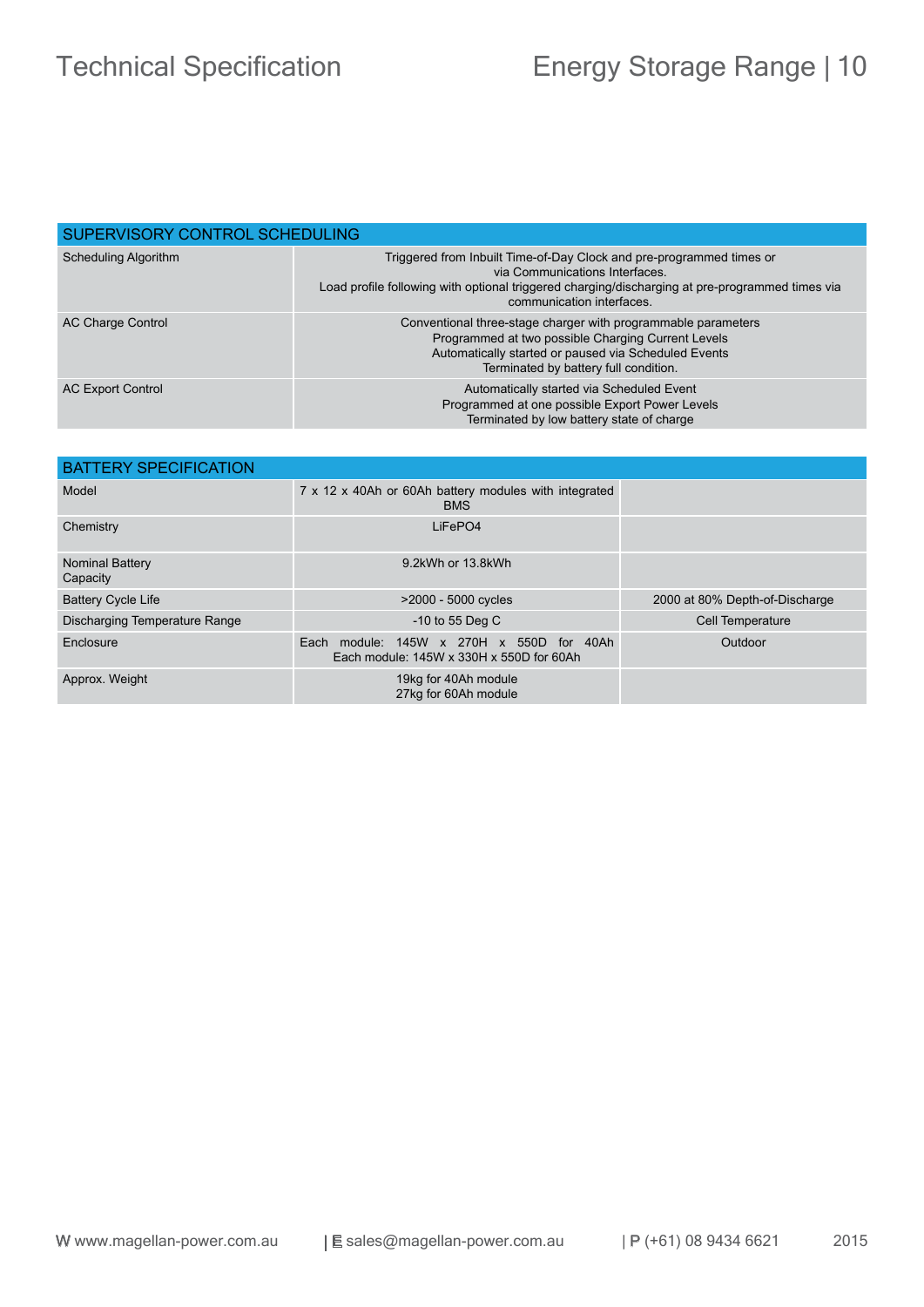![](_page_11_Picture_0.jpeg)

### magellan energy storage

Australian Made Commercial Scale Energy Storage Solutions

50kVA - 100kVA and 50kWh - 500kWh

![](_page_11_Picture_4.jpeg)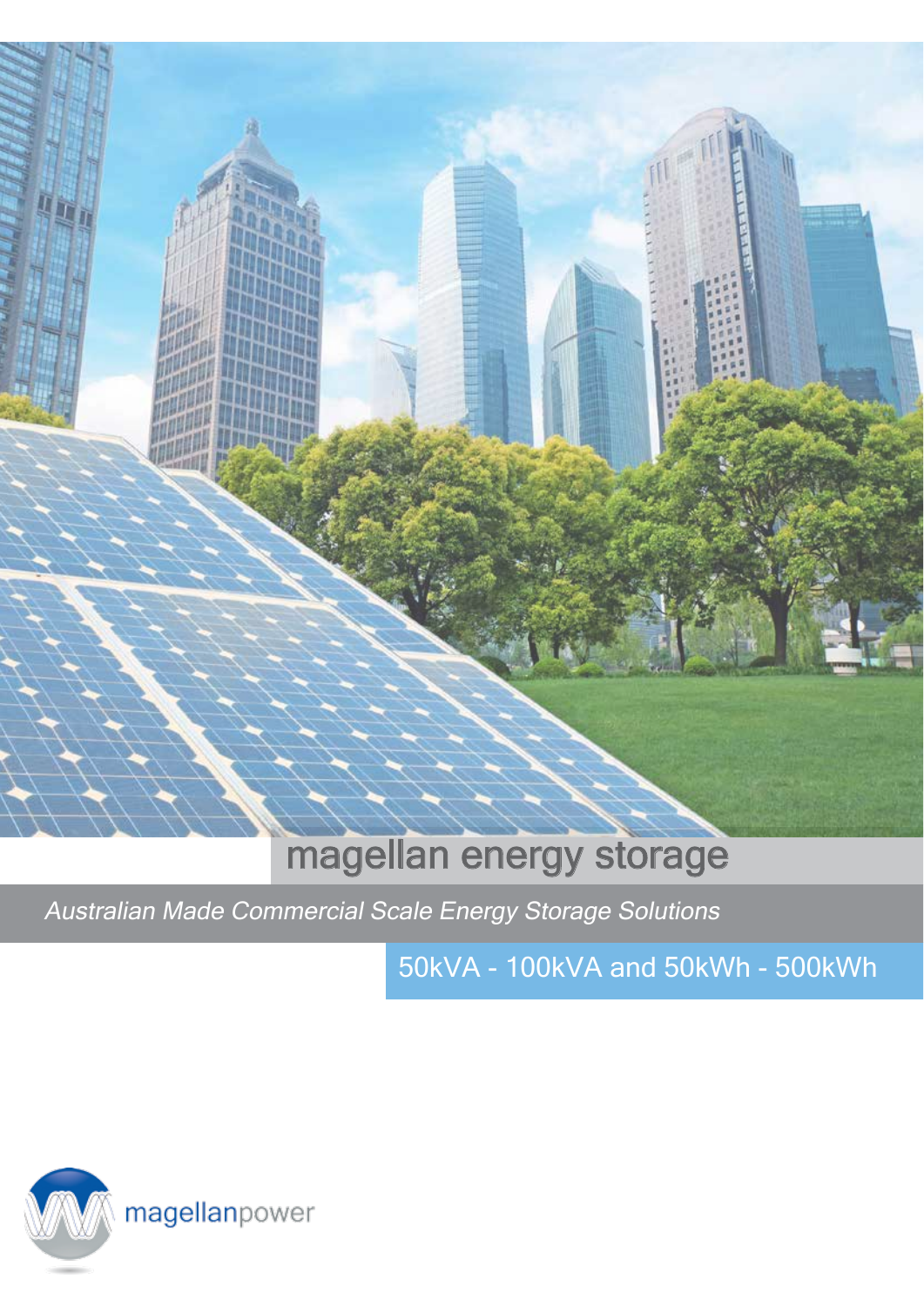![](_page_12_Picture_2.jpeg)

# Stores unused power for when it is needed

For a business, the focus is often on keeping running costs at a minimum, and this includes electricity. To have solar power stored in a battery system for later use is an ideal way to save on escalating electricity bills. In the past, such systems have been out of reach for many Australian businesses, but now the time has come to reduce dependence on the grid.

Energy Storage systems are now more affordable due to the falling cost of PV power and advancing battery technology.

The Australian designed and manufactured Magellan Commercial Scale Energy Storage System is designed for business use. It helps businesses break away from relying on the traditional power supply and associated costs, becoming more efficient and in control of their power use and spending.

Magellan Commercial Scale Energy Storage helps businesses to maximise the use of solar power, reduce reliance on the grid, avoid paying for peak power and to rely on their own power when the grid fails.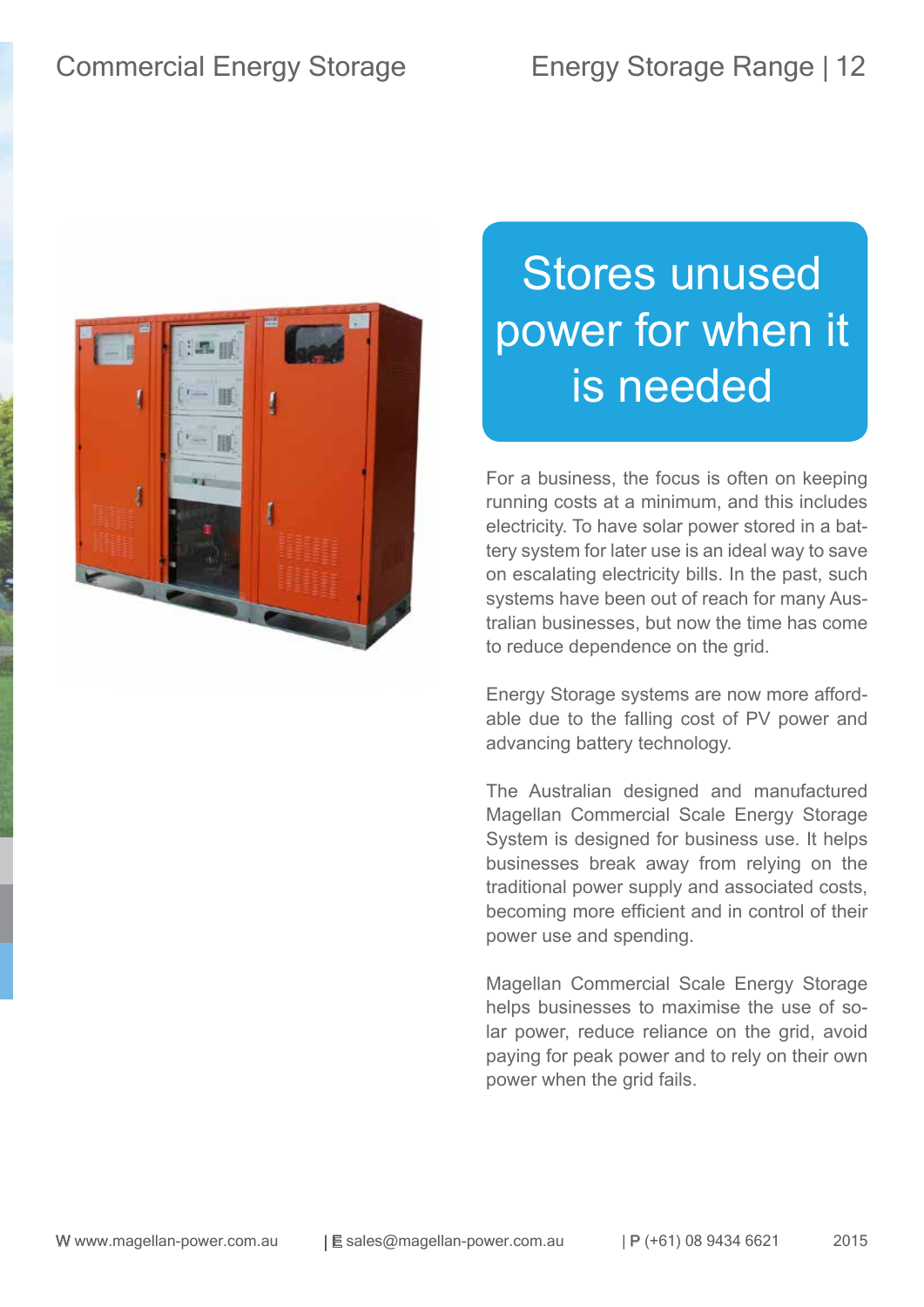Stores power generated at midday, weekends and holidays to be used when it is needed.

Allows the business to avoid peak power penalties and only pay the standard rate for electricity.

Take advantage of cheap electricity at night.

Mitigate the effects of passing clouds through the use of a "solar smoother" function.

Improve grid power quality.

Provides uninterruptible power.

Energy Storage for a business makes strong financial sense.

Back-up your business with no down time

![](_page_13_Figure_10.jpeg)

![](_page_13_Figure_11.jpeg)

![](_page_13_Figure_12.jpeg)

Figure 2 Energy Storage with solar input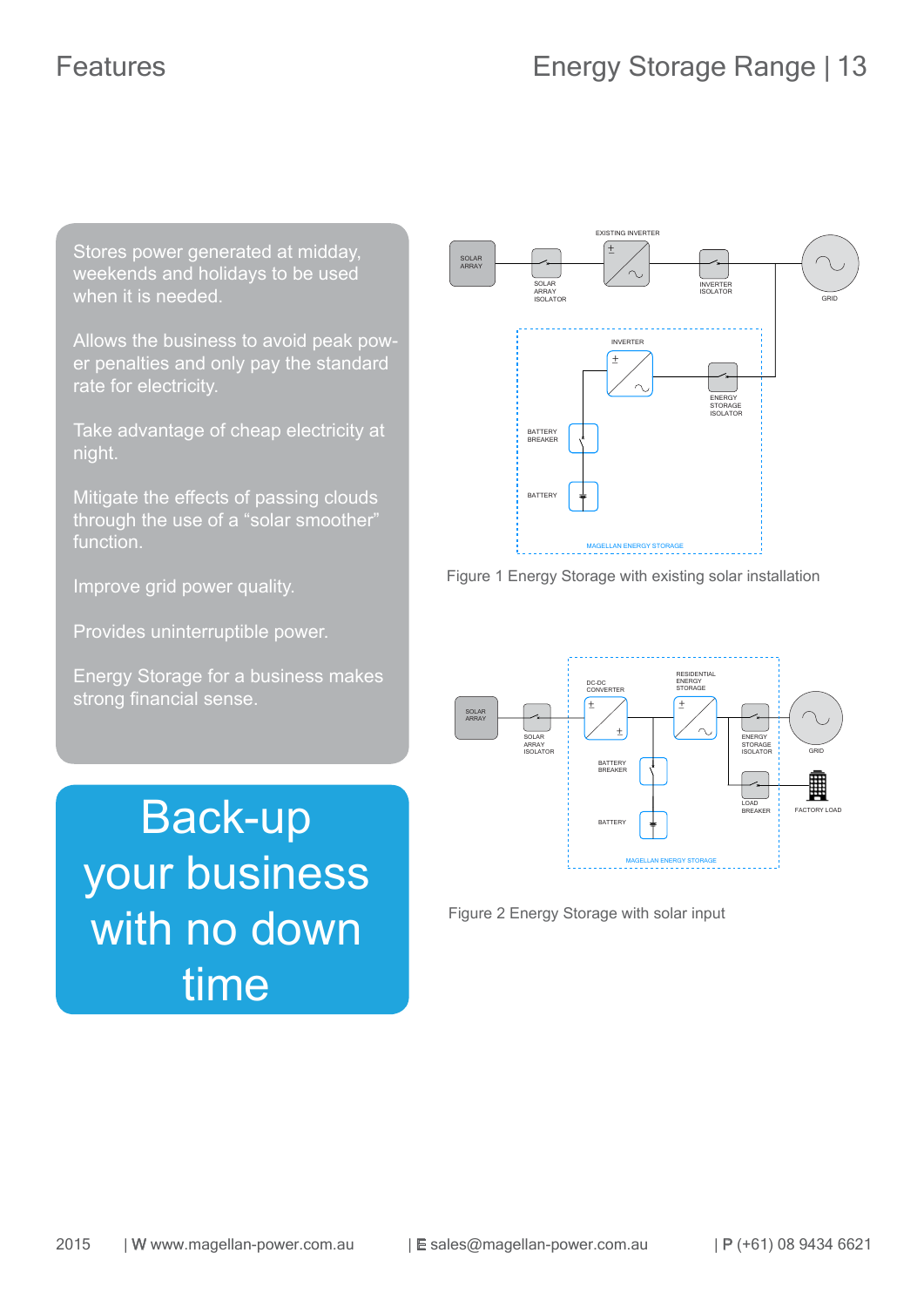| <b>INVERTER SYSTEM SPECIFICATION</b> |                                                                                                                                                                                                                                                            |                                                                   |  |
|--------------------------------------|------------------------------------------------------------------------------------------------------------------------------------------------------------------------------------------------------------------------------------------------------------|-------------------------------------------------------------------|--|
| <b>RATED POWER</b>                   |                                                                                                                                                                                                                                                            | 50KVA - 100KVA / 3 PHASE                                          |  |
| Configuration                        |                                                                                                                                                                                                                                                            | <b>Bidirectional Conversion</b>                                   |  |
| Housing                              |                                                                                                                                                                                                                                                            | Containerised or free-standing to suit                            |  |
|                                      | <b>Voltage Nominal</b>                                                                                                                                                                                                                                     | 415V                                                              |  |
|                                      | <b>AC Grid Voltage Range</b>                                                                                                                                                                                                                               | $358V - 438V$                                                     |  |
|                                      | <b>AC Grid Frequency Range</b>                                                                                                                                                                                                                             | $45Hz - 55Hz$                                                     |  |
|                                      | <b>Voltage Regulation</b>                                                                                                                                                                                                                                  | ±1%                                                               |  |
| <b>AC Output</b>                     | Frequency                                                                                                                                                                                                                                                  | $50$ Hz $\pm$ 0.1Hz                                               |  |
|                                      | Waveform                                                                                                                                                                                                                                                   | Sinusoidal                                                        |  |
|                                      | <b>THD</b>                                                                                                                                                                                                                                                 | less than 5%                                                      |  |
|                                      | <b>Power Factor</b>                                                                                                                                                                                                                                        | 0.9 lag to 0.9 lead                                               |  |
|                                      | Phase                                                                                                                                                                                                                                                      | Three-phase, Four Wire                                            |  |
| <b>Grid Support</b>                  |                                                                                                                                                                                                                                                            | Supports grid by providing reactive and active power compensation |  |
| <b>Standards</b>                     | As per AS 62040, AS3100, AS4777                                                                                                                                                                                                                            |                                                                   |  |
| <b>Maximum Phase</b><br>Imbalance    | 100%                                                                                                                                                                                                                                                       |                                                                   |  |
| <b>AC Current</b><br><b>THD</b>      | Less than 5% as per AS 4777                                                                                                                                                                                                                                |                                                                   |  |
| <b>Communication Interface</b>       | Modbus RTU (RS232/RS485), USB Modbus TCP (Ethernet)<br>Distributed Network Protocol 3 (Ethernet) Inbuilt Website (Ethernet), PV OUTPUT portal monitoring.                                                                                                  |                                                                   |  |
| Ambient<br>Temperature               | $0^{\circ}$ C to +50 $^{\circ}$ C                                                                                                                                                                                                                          |                                                                   |  |
| Monitored<br>System<br>Parameters    | Battery State-of-Charge, Current, Cell Voltage & Temperature<br>Inverter Voltage, Current, Watts, VARs & Temperatures<br>Mains Voltage, Current, Watts, VAR, Power Factor & Frequency                                                                      |                                                                   |  |
| In-built<br>Diagnostic<br>System     | Periodic Data Logging into Non-Volatile Memory.<br>Battery SOC, Voltage, Current, Power & Temperature<br>Mains Voltage, Power & VARs, Power Factor<br>Inverter Voltage, Temperature, Power & VARs<br>Min & Max Cell Voltage<br><b>Fault Event Recorder</b> |                                                                   |  |
| Cooling                              | Forced air with Temperature Controlled<br><b>Cooling Fans</b>                                                                                                                                                                                              |                                                                   |  |
| <b>Maximum Humidity</b>              | 95% R.H., Non Condensing                                                                                                                                                                                                                                   |                                                                   |  |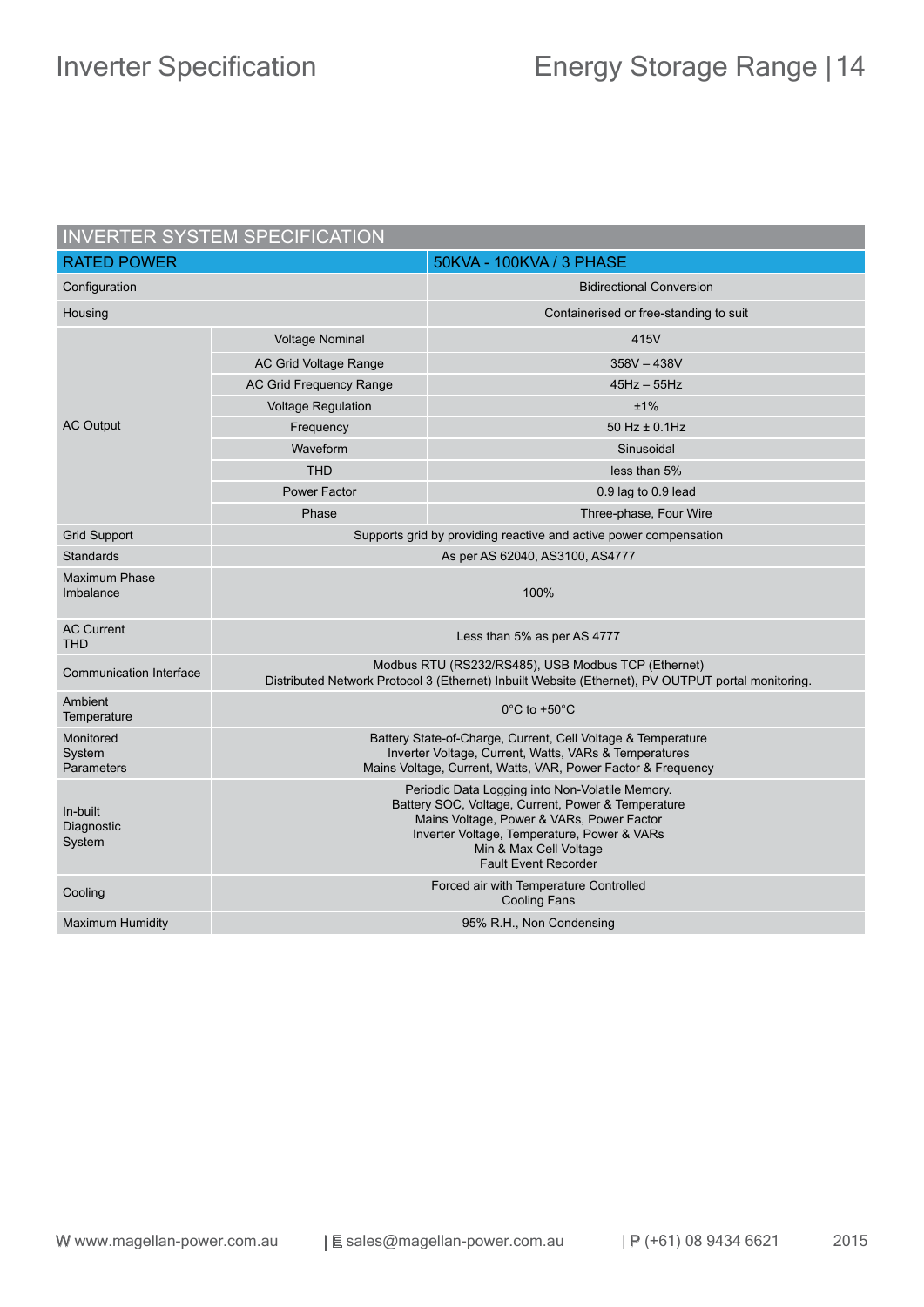### BATTERY SYSTEM SPECIFICATION

| <b>DESCRIPTION</b>                       | <b>VALUE</b>         | <b>NOTES</b>                      |
|------------------------------------------|----------------------|-----------------------------------|
| <b>Rated Capacity</b>                    | 50-500kWh            |                                   |
| Cell Capacity                            | To suit rating       |                                   |
| Minimum Voltage                          | 339V                 | N/A                               |
| Nominal Voltage                          | 362V                 | N/A                               |
| Maximum Voltage                          | 412V                 | N/A                               |
| Max Continuous Charge/ Discharge Current | 0.5C                 |                                   |
| Max Continous Discharge<br>Current       | 0.5C                 |                                   |
| Peak Charge Current                      | 1 <sup>C</sup>       |                                   |
| Round Trip Efficiency                    | >95%                 |                                   |
| Cell Cycle Life                          | >4000 (Kokam)        | @ 23 ± 3°C, 1C / 1C, 80% DoD      |
|                                          | Charge               | $0 - 55^{\circ}c$                 |
| Operational Temperature                  | Discharge            | $-20^{\circ}$ c - 55 $^{\circ}$ c |
| Storage                                  | Long term (1 year)   | $-20^{\circ}$ c - 20 $^{\circ}$ c |
|                                          | Short term (1 month) | $-20^{\circ}$ c - 45 $^{\circ}$ c |
|                                          |                      |                                   |

![](_page_15_Picture_4.jpeg)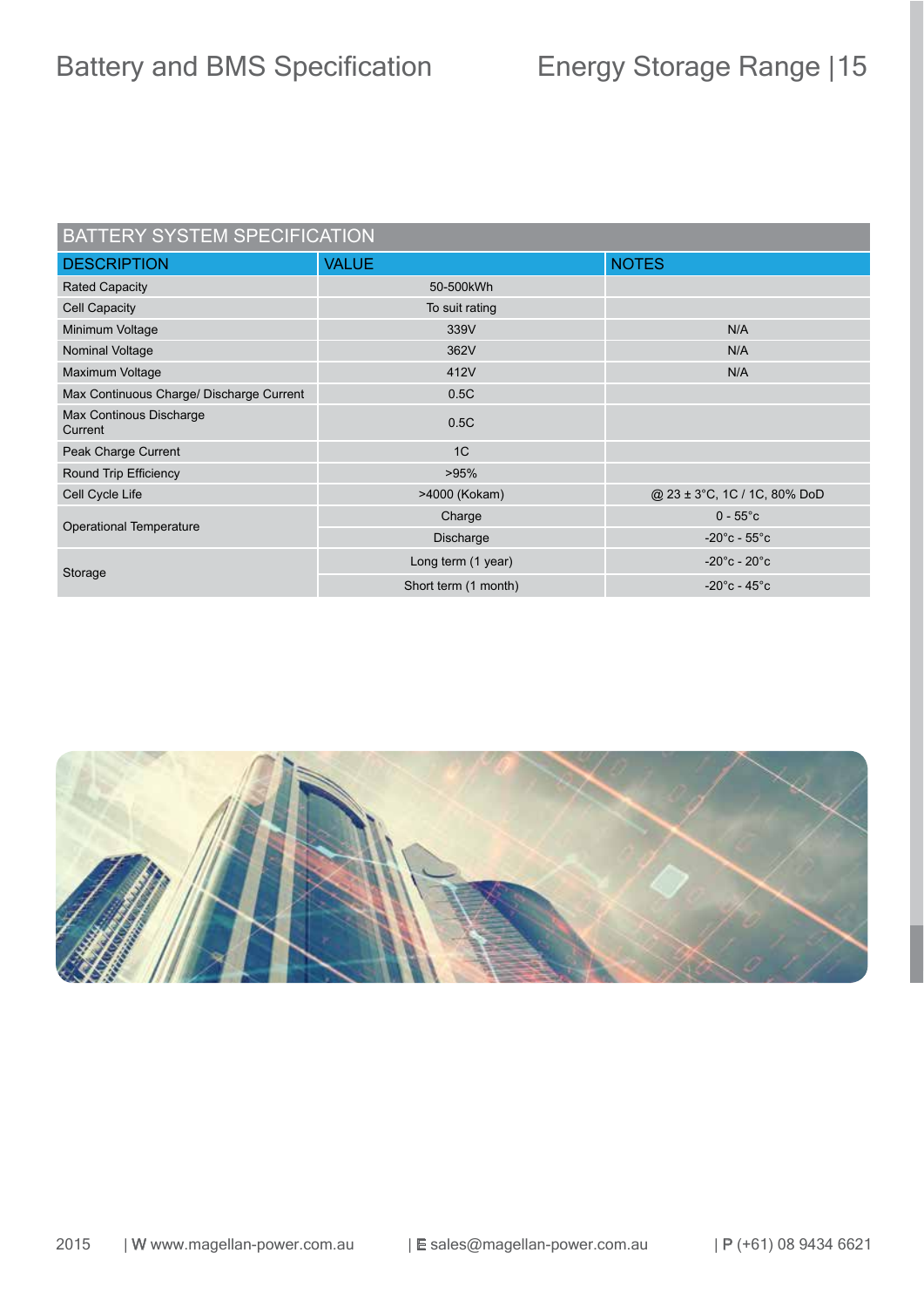![](_page_16_Picture_0.jpeg)

## magellan energy storage

Australian Made Utility Scale Energy Storage

100kVA - 250kVA and 500kWh - 2MWh

![](_page_16_Picture_4.jpeg)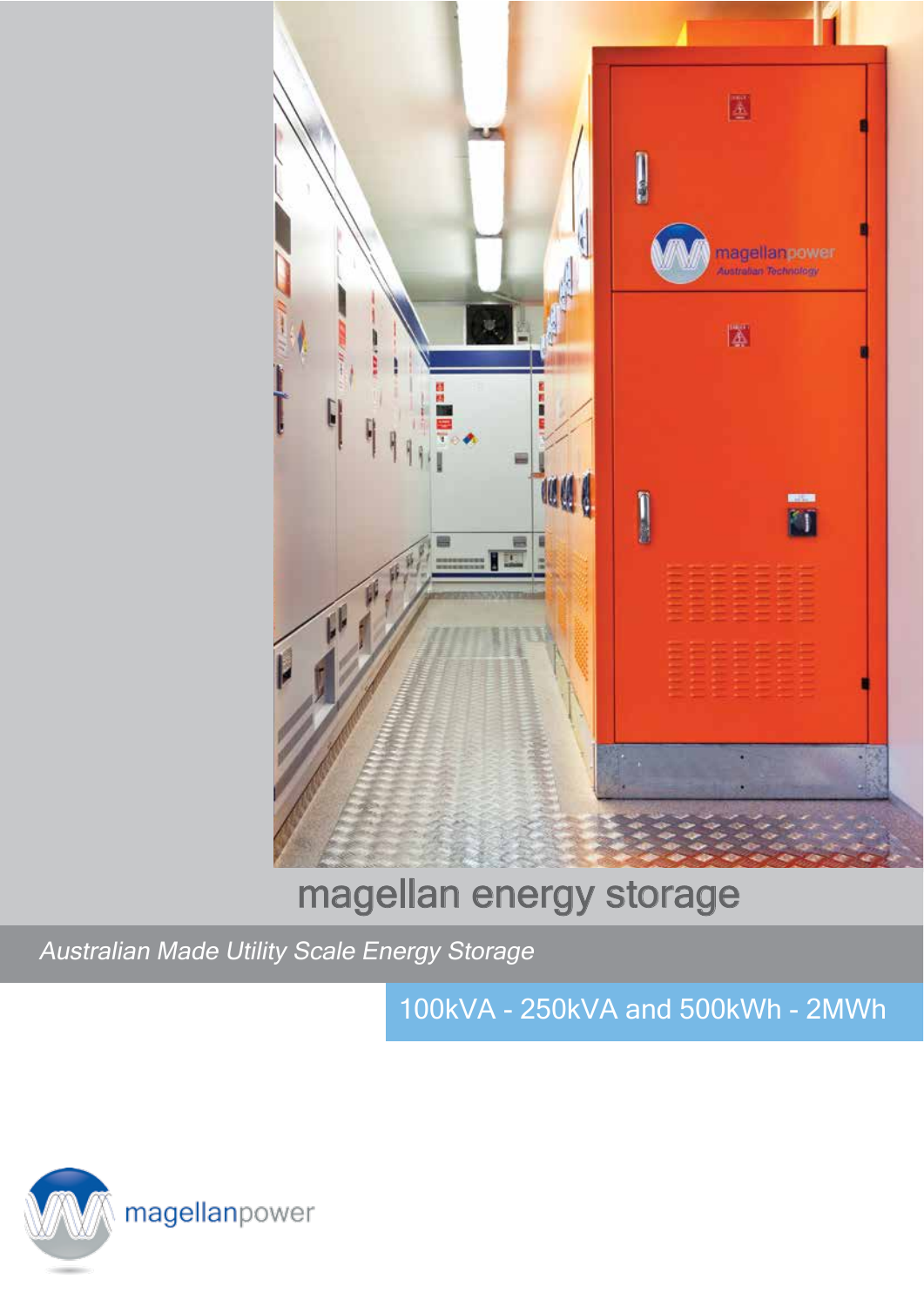Electric power has to be used at the time of generation, and distribution itself puts constraint on the supply and degrades power quality. To take care of the varying demand and quality issues, electricity generators and distributors must have reserve power and infrastructure.

Magellan Utility Scale Energy Storage can provide localised peak power, improve power quality, offer solar smoothing function (mitigate the effect of passing clouds) and provide uninterruptible power when needed.

### **Inverter**

State of the art four quadrant bi-directional IGBT based sine wave Inverter capable of Real and Reactive power control.

![](_page_17_Picture_6.jpeg)

### **Batteries**

Advanced, proven Lithium Polymer batteries with excellent energy density, high charge/discharge efficiency, and high cycle life.

### **Battery Management System (BMS)**

The Battery Management System plays a crucial role in the safety and reliability of the storage battery. It monitors and logs all vital parameters (voltage, temperature and state of charge) of each cell of the battery bank.

![](_page_17_Picture_11.jpeg)

![](_page_17_Picture_12.jpeg)

![](_page_17_Picture_13.jpeg)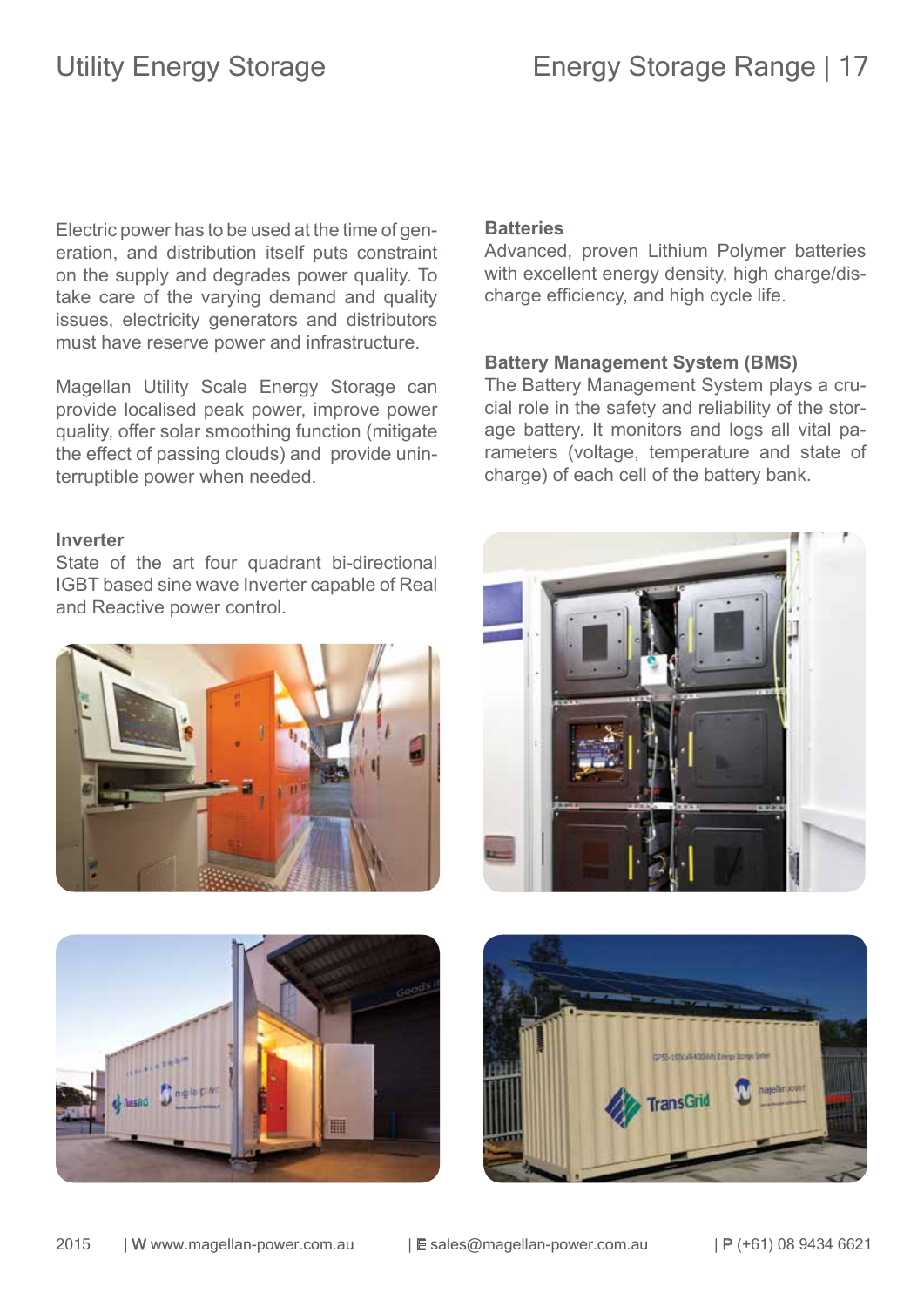| <b>INVERTER SPECIFICATION</b>     |                                                                                                                                                                                                                                                            |                                 |  |
|-----------------------------------|------------------------------------------------------------------------------------------------------------------------------------------------------------------------------------------------------------------------------------------------------------|---------------------------------|--|
| <b>RATED POWER</b>                |                                                                                                                                                                                                                                                            | 100KVA-250KVA                   |  |
| Configuration                     |                                                                                                                                                                                                                                                            | <b>Bidirectional Conversion</b> |  |
| Housing                           |                                                                                                                                                                                                                                                            | Customized container            |  |
|                                   | <b>Voltage Nominal</b>                                                                                                                                                                                                                                     | 400V                            |  |
|                                   | <b>AC Grid Voltage Range</b>                                                                                                                                                                                                                               | $358V - 438V$                   |  |
| <b>AC Output</b>                  | <b>AC Grid Frequency Range</b>                                                                                                                                                                                                                             | $45Hz - 55Hz$                   |  |
|                                   | <b>Voltage Regulation</b>                                                                                                                                                                                                                                  | ±1%                             |  |
|                                   | Frequency                                                                                                                                                                                                                                                  | 50 Hz ± 0.1Hz                   |  |
|                                   | Waveform                                                                                                                                                                                                                                                   | Sinusoidal                      |  |
|                                   | <b>THD</b>                                                                                                                                                                                                                                                 | Less than 5%                    |  |
|                                   | <b>Power Factor</b>                                                                                                                                                                                                                                        | 0.9 lag to 0.9 lead             |  |
|                                   | Phase                                                                                                                                                                                                                                                      | Three-phase, Four Wire          |  |
|                                   | Voltage Transient (Step Load)                                                                                                                                                                                                                              | ±4%<br>For 100% step load       |  |
| <b>Grid Support</b>               | Supports grid by providing reactive and active power compensation                                                                                                                                                                                          |                                 |  |
| <b>Inverter Efficiency</b>        | >95% At rated load, nominal input voltage                                                                                                                                                                                                                  |                                 |  |
| Protections                       | As per AS 62040.1.1-2003 (R 2013)                                                                                                                                                                                                                          |                                 |  |
| <b>EMI</b>                        | As per AS 62040.2-2008                                                                                                                                                                                                                                     |                                 |  |
| Switchboards                      | As per AS 3000                                                                                                                                                                                                                                             |                                 |  |
| <b>Maximum Phase</b><br>Imbalance | 100%                                                                                                                                                                                                                                                       |                                 |  |
| <b>AC Current</b><br><b>THD</b>   | Less than 5% as per AS 4777                                                                                                                                                                                                                                |                                 |  |
| Communication<br>Interface        | Modbus RTU (RS232/RS485), USB Modbus TCP (Ethernet)<br>Distributed Network Protocol 3 (Ethernet) Inbuilt Website (Ethernet)                                                                                                                                |                                 |  |
| Ambient<br>Temperature            | $0^{\circ}$ C to +50 $^{\circ}$ C                                                                                                                                                                                                                          |                                 |  |
| Monitored<br>System<br>Parameters | Battery State-of-Charge, Current, Cell Voltage & Temperature<br>Inverter Voltage, Current, Watts, VARs & Temperatures<br>Mains Voltage, Current, Watts, VAR, Power Factor & Frequency                                                                      |                                 |  |
| In-built<br>Diagnostic<br>System  | Periodic Data Logging into Non-Volatile Memory.<br>Battery SOC, Voltage, Current, Power & Temperature<br>Mains Voltage, Power & VARs, Power Factor<br>Inverter Voltage, Temperature, Power & VARs<br>Min & Max Cell Voltage<br><b>Fault Event Recorder</b> |                                 |  |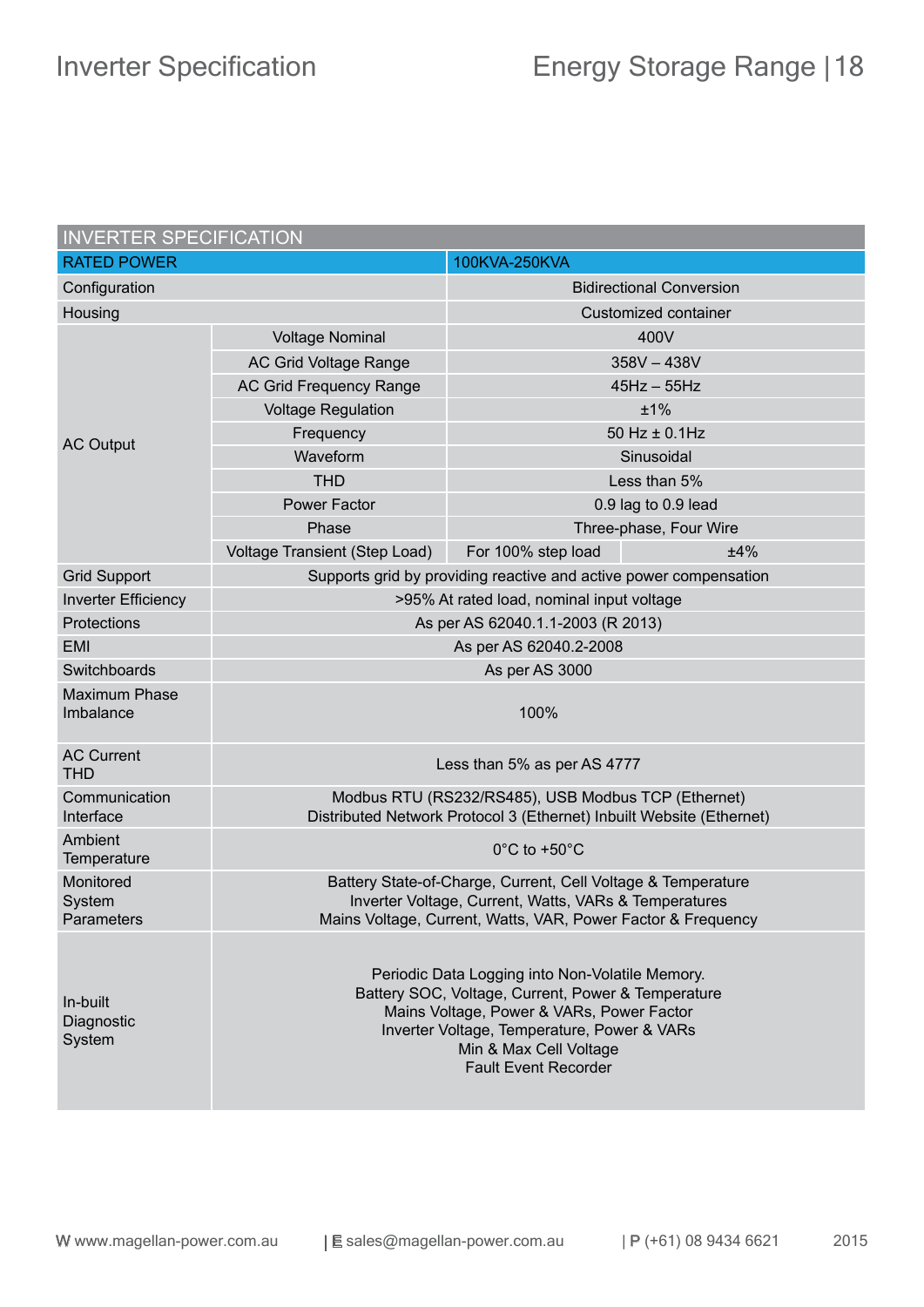| <b>INVERTER SPECIFICATION</b>       |                                                                                                                       |                                                                                                                                                                                                                                                                                |  |
|-------------------------------------|-----------------------------------------------------------------------------------------------------------------------|--------------------------------------------------------------------------------------------------------------------------------------------------------------------------------------------------------------------------------------------------------------------------------|--|
| Cooling                             | Forced air with Temperature Controlled<br><b>Cooling Fans</b>                                                         |                                                                                                                                                                                                                                                                                |  |
| <b>Real Power Control</b><br>Method | Programmable Charge or Export Level<br>depending on control mode                                                      |                                                                                                                                                                                                                                                                                |  |
| <b>Reactive Control</b><br>Method   | Programmable Voltage Proportional Controller<br>or Fixed Reactive Power Injection, with priority given to Real Power. |                                                                                                                                                                                                                                                                                |  |
| <b>Maximum Humidity</b>             | 95% R.H., Non Condensing                                                                                              |                                                                                                                                                                                                                                                                                |  |
| Protections                         | <b>Transient</b>                                                                                                      | Surge Diverters fitted to Grid input and DC Output (MOV)                                                                                                                                                                                                                       |  |
|                                     | <b>Circuit Breakers</b>                                                                                               | <b>Battery Input</b><br><b>Grid Input</b><br>DC Load Output<br><b>Surge Diverter Circuit Breakers</b>                                                                                                                                                                          |  |
|                                     | <b>Grid Protections</b>                                                                                               | Over Voltage,<br>Under Voltage, Over Frequency, Under Frequency,<br><b>Islanding Detection</b>                                                                                                                                                                                 |  |
|                                     | <b>Inverter Protections</b>                                                                                           | Inverter Over Voltage Monitoring,<br>Inverter Over Load Monitoring, Inverter Current Limit Moni-<br>toring, Inverter Over Temperature Monitoring,<br><b>AC Contactor Fault</b><br><b>Sensing Feedback Faults</b><br><b>Cooling Failure</b><br>Automatic Timed Restart on Fault |  |
|                                     | <b>Battery Protections</b>                                                                                            | Battery Cell Under / Over Temperature Monitoring<br>Battery Cell Under / Over Voltage Monitoring<br><b>Battery Cell Failure</b><br><b>Battery Charge Imbalance Warning</b><br>Battery Over Current, Battery Magnetic Isolator, DC Earth<br>Leakage                             |  |
|                                     | <b>User Terminals</b>                                                                                                 | Battery Positive & Negative (To DC Load: Optional)<br><b>Grid Active &amp; Neutral</b><br>Protective Earth (Optional MEN Link) Volt Free Relays:<br><b>Grid Failure</b><br><b>Battery Low Alarm</b>                                                                            |  |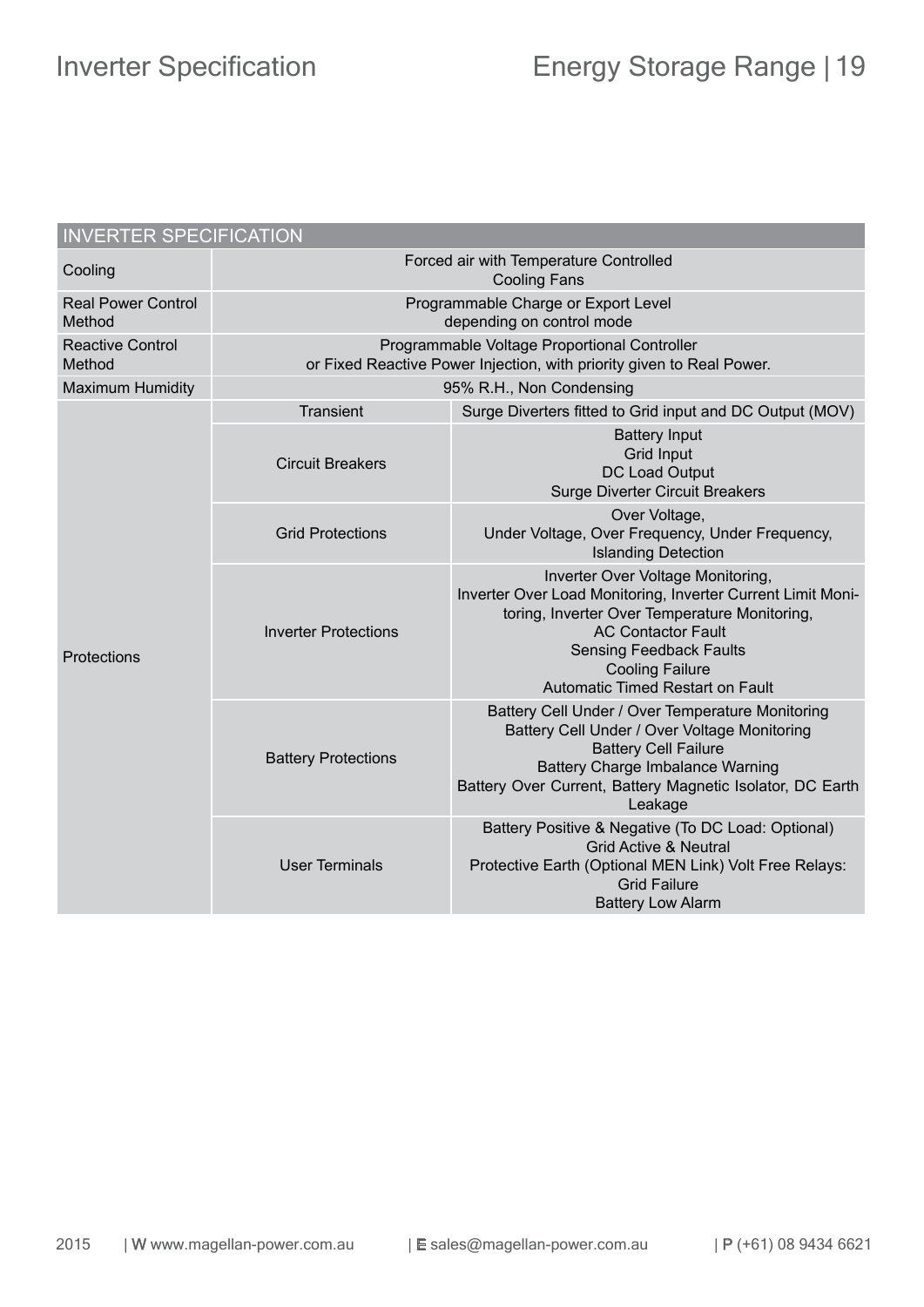| <b>INVERTER SPECIFICATION</b>            |                                                     |                                                                                                                                                                                                                                                                                                       |  |
|------------------------------------------|-----------------------------------------------------|-------------------------------------------------------------------------------------------------------------------------------------------------------------------------------------------------------------------------------------------------------------------------------------------------------|--|
|                                          | User Interface                                      | 128x64 Graphical Blue LCD with White LED Backlight<br>Membrane Keypad, Green Mains OK LED, Red Fault LED<br>Yellow Buzzer Mute LED, Alarm Buzzer                                                                                                                                                      |  |
|                                          | <b>Monitored System</b><br>Parameters               | Battery State-of-Charge, Current, Cell Voltage &<br>Temperature<br>Inverter Voltage, Current, Watts, VARs & Temperatures<br>Mains Voltage, Current, Watts, VAR,<br>Power Factor & Frequency                                                                                                           |  |
|                                          | <b>System Indications</b>                           | Off / Standby / Bulk Charge / Absorb Charge / Float Charge<br>/ Grid Support/ Profile Following                                                                                                                                                                                                       |  |
| Indications                              | Inverter<br>Indications                             | Off/ Inverting / Synchronising / AC Interactive/ Standby                                                                                                                                                                                                                                              |  |
|                                          | <b>Mimic Indications</b>                            | Graphical overview of system and status, showing power<br>flow directions and contactor positions                                                                                                                                                                                                     |  |
|                                          | Inbuilt Diagnostic<br>System                        | Periodic Data Logging into Non-Volatile Memory.<br>Battery SOC, Voltage, Current, Power & Temperature<br>Mains Voltage, Power & VARs, Power Factor Inverter Volt-<br>age, Temperature, Power & VARs Min & Max Cell Voltage<br><b>Fault Event Recorder</b><br>Data accessible via Communications Ports |  |
|                                          | Monitoring & Diagnostic<br><b>Download Software</b> | "Access Facility"<br><b>PC Software</b>                                                                                                                                                                                                                                                               |  |
| <b>Supervisory Control</b><br>Scheduling | <b>Scheduling Algorithm</b>                         | Triggered from Inbuilt Time-of-Day Clock and pre-<br>programmed times or<br>Digital Inputs or<br>via Communications Interfaces                                                                                                                                                                        |  |
|                                          | <b>AC Charge Control</b>                            | Conventional three-stage charger with programmable<br>parameters<br>Programmed at two possible Charging Current Levels Au-<br>tomatically started or paused via Scheduled Events Termi-<br>nated by battery full condition.                                                                           |  |
|                                          | <b>AC Export Control</b>                            | Automatically started via Scheduled Event<br>Programmed at two possible Export Power Levels<br>Terminated by low battery state of charge                                                                                                                                                              |  |
|                                          | <b>Standby Mode</b>                                 | Low-power consumption mode<br>This is automatically triggered after batteries are fully<br>charged.                                                                                                                                                                                                   |  |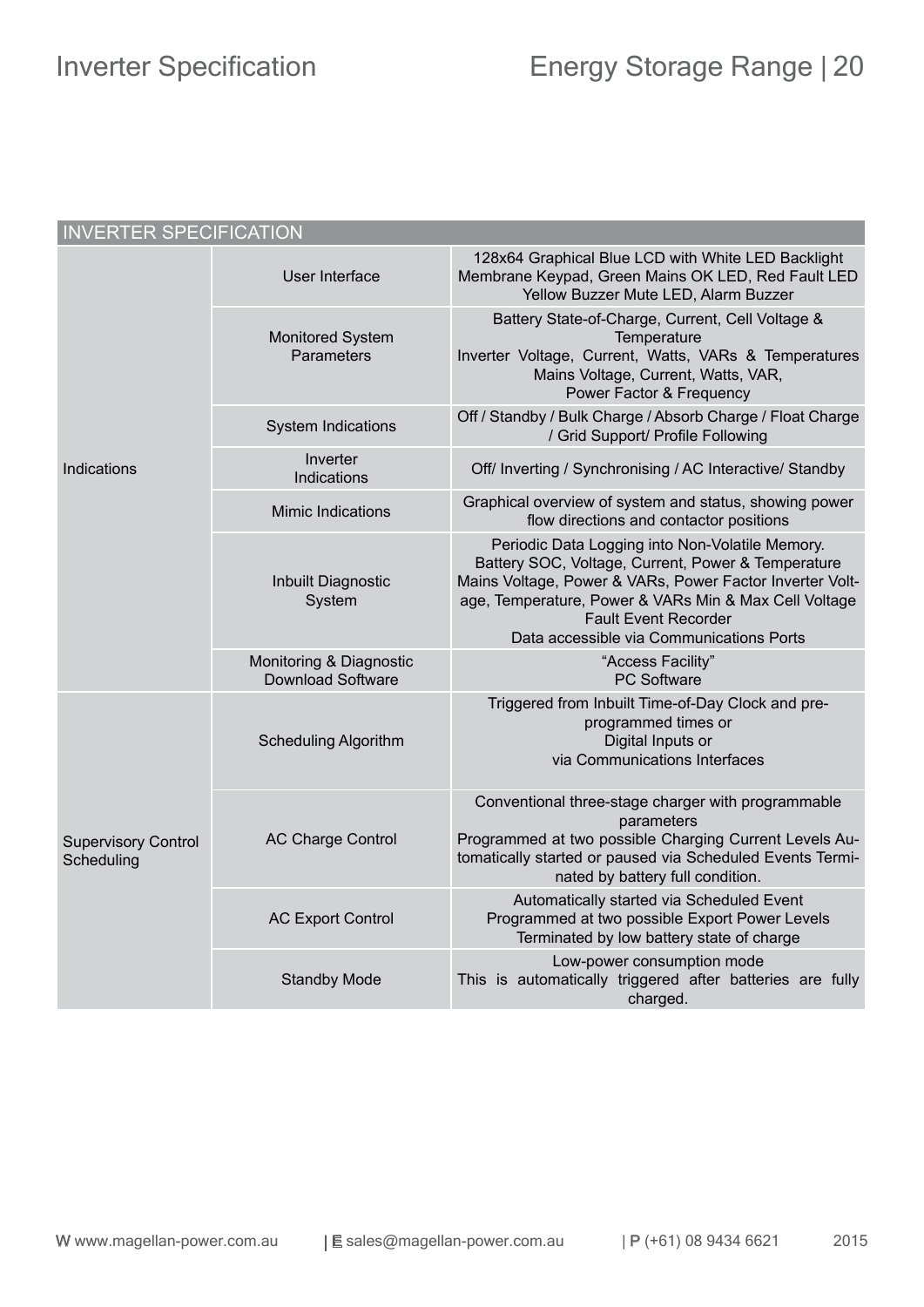| <b>BATTERY SYSTEM SPECIFICATION</b>  |           |                 |                               |  |
|--------------------------------------|-----------|-----------------|-------------------------------|--|
| Description                          |           | Value           | <b>Notes</b>                  |  |
| <b>Cell Capcity</b>                  |           | 75Ah - 240Ah    |                               |  |
| Max Continuous Charge Current        |           | 0.5C            |                               |  |
| Peak Charge Current                  |           | 1C              |                               |  |
| Max Continous Discharge<br>Current   |           | 0.5C            |                               |  |
| Peak Discharge Current               |           |                 | 2C                            |  |
| Duty Cycle                           |           | 1 Cycle per day |                               |  |
| Round Trip Efficiency                |           | >95%            | $@$ 23 ± 3°C as a new product |  |
| Cell Cycle Life                      |           | 4000            | @ 23 ± 3°C, 1C / 1C, 80% DoD  |  |
| Operational<br>Temperature<br>Change | Charge    | $0~10$ °C       | < 0.3C                        |  |
|                                      |           | 10~35°C         | $\leq$ 2C                     |  |
|                                      |           | 35~45°C         | $<$ 1 $<$                     |  |
|                                      | Discharge | $-10\nu$ -55°C  |                               |  |
| Storage<br><b>Temperature</b>        | 1 Year    | $-20-25$ °C     | @60±25% R.H.                  |  |
|                                      | 3 Year    | 25~40°C         | SoC 50 ±5%                    |  |
|                                      | <1 week   | 40~55°C         |                               |  |